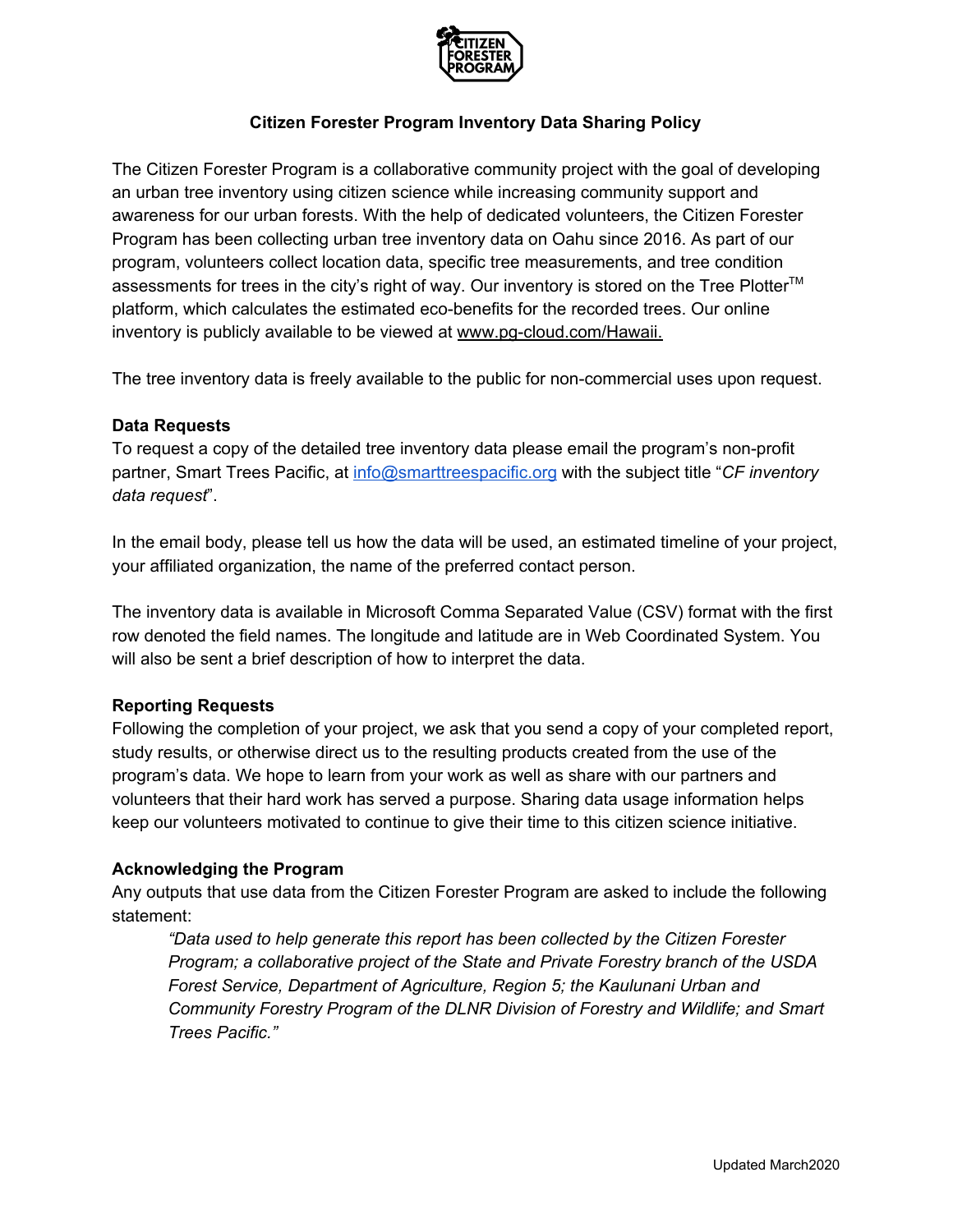

**Disclaimer:** The Citizen Forester Program is continuously collecting data; therefore, the current datasets are continuously changing and are not comprehensive. Please treat it as such when you interpret your results. Currently, not all urban communities on Oʻahu are represented. The dataset sent will specify the last date of data collection prior to download. The data is updated quarterly as long as the project is on-going. The Citizen Forester Program currently works to create a systematic inventory of public trees in urban areas, such as along commercial and residential streets and in parks.

Please direct any questions to Smart Trees Pacific Email - [info@smarttreespacific.org](mailto:info@smarttreespacific.org) [www.SmartTreesPacific.org](http://www.smarttreespacific.org/)

This work is being funded entirely or in part by the State and Private Forestry, branch of the U.S.D.A. Forest Service, Region 5. In accordance with Federal law and U.S. Department of Agriculture policy, this institution is prohibited from *discriminating on the basis of race, color, national origin, sex, age, marital status, or disability.*

To file a complaint of discrimination, write USDA, Director, Office of Civil Rights, Room 326-W, Whitten Building, 1400